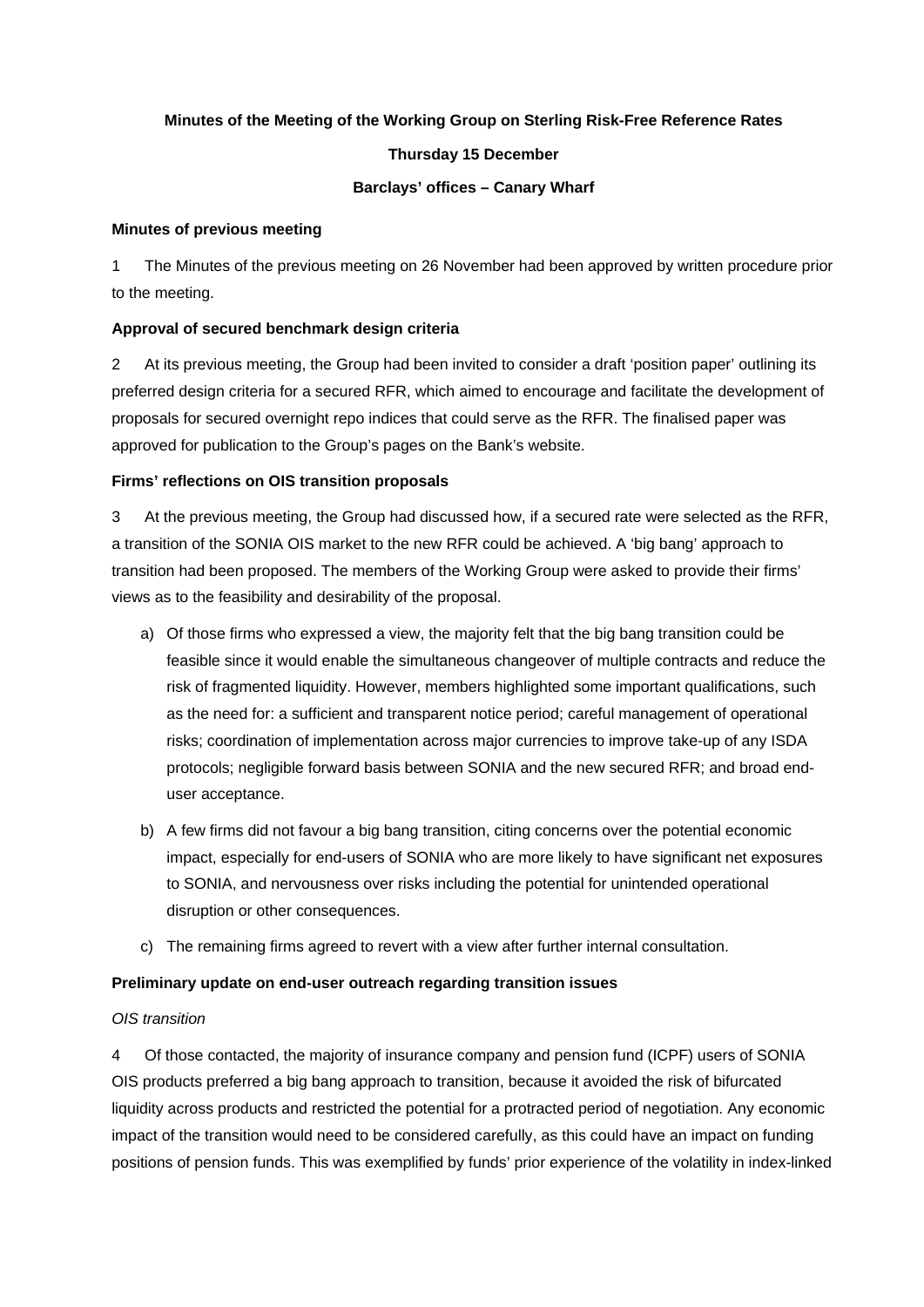markets surrounding the Consumer Prices Advisory Committee decision on the RPI formula throughout 2012.

5 The sovereigns, supranationals and agencies (SSA) contacted felt that a big bang approach appeared feasible. Due to the cross-currency nature of SSA portfolios, some stated a preference for a simultaneous big bang across the major currencies (if required), as this might ensure economies of scale and reduce complex negotiations, if implementing an ISDA protocol mechanism. On reflection, the Group discussed that an appropriate alternative – to the extent that big bang transition was needed across multiple currencies – would be to implement regular, staggered, transitions for each currency, as this should reduce operational risk.

6 The corporate treasurers, small banks and infrastructure firms contacted so far did not provide a firm view as to the feasibility of a big bang transition for OIS. Further outreach with a wider set of market participants will continue in early 2016.

### *LIBOR transition*

7 There was consensus among end-users that a big bang transition for LIBOR would not be appropriate or feasible; there was a strong preference for a gradual transition. It was restated that the objective of the Group was not to displace LIBOR completely; rather, it was to implement a near risk-free alternative for use in certain financial transactions, including many derivatives contracts, where such a rate may be better suited than LIBOR..

8 It was noted that ICPFs may use a diverse set of discounting curves, which in some circumstances are mandated by regulation or actuarial convention. Therefore, direction from the appropriate regulatory bodies may be required to ensure consistent and large-scale adoption of an RFR discounting curve. In some cases, ICPFs can choose the discount rate and apply a spread adjustment; such a mechanism might be used to reduce any economic impact from LIBOR transition. Insurance companies in particular highlighted the desire to minimise basis risk in their portfolios during transition.

9 Some SSAs and the larger corporate treasurers noted a strong preference for consistency in terms of RFR implemented across currencies (i.e. secured or unsecured). Consistency would be helpful in managing basis risk in cross-currency basis markets, which currently reference LIBOR, so a simultaneous transition for those markets might be appropriate.

10 Corporate treasurers also highlighted that, to generate liquidity in the new RFR derivatives market, it would be helpful if underlying assets could also reference the RFR.

### **Contract robustness workstream update**

11 The workstream leads outlined their proposals for the development of contractual provisions, which deal with the scenario where a benchmark is no longer available because the administrator has, for whatever reason, failed to implement an alternative. This proposal had two elements:

a) A short-term mechanical fallback would initially apply to contracts to ensure continuity. An example suggested was a temporary rate based on a historical spread to Bank Rate.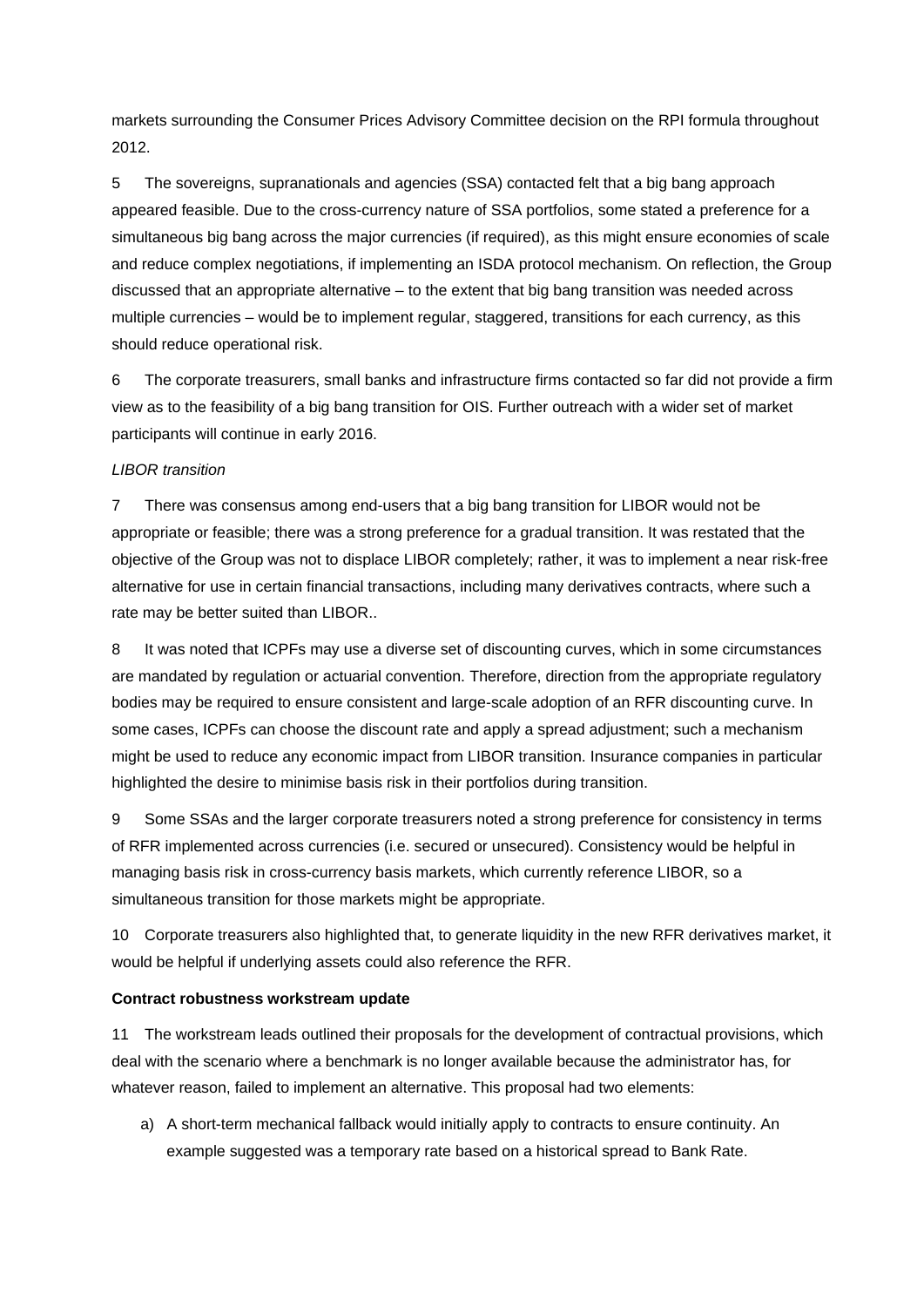b) A 'Determination Committee' would be convened, with the responsibility for selecting a permanent successor rate for contracts. This would be similar in concept to ISDA's existing Credit Determinations Committee, which considers various issues in relation to Credit Default Swaps (CDS) including whether a Credit Event has occurred in respect of a given entity. The Determinations Committee would need a process for identifying membership – which would need to include a broad array of relevant parties, whilst closely managing potential or perceived conflicts of interest – as well as a process for determining a permanent successor rate against objective criteria.

12 Most of the Group agreed that the proposal appeared sensible relative to the existing 'calculation agent' contractual fallback mechanisms. However, there was some concern among the Group about the possible legal implications of empowering a Committee to make decisions with a potentially wide economic impact.

13 The Determination Committee would require an administrator who would be responsible for ongoing administrative issues as well as its formal convening in the event of a benchmark discontinuation. If ISDA is asked to act as the administrator, this would be subject to ISDA Board approval. However, it was noted that other administrators may also wish to fulfil this role.

14 Once these proposals have been developed further, subject to eventual approval by the ISDA Board, legal provisions could be included in new derivatives contracts on a voluntary basis, and potentially added to legacy contracts where desired by use of an ISDA protocol. The Bank and FCA welcomed the constructive approach taken but were keen that the Group further explore the workability of the concept.

### **Update on other currency Working Groups**

15 The Chair's office provided a short update on developments in equivalent Working Groups for the euro, Japanese yen and Swiss franc. A more detailed update from the European Money Markets Institute (EMMI) would be provided at the next meeting.

# **Any other business**

16 The Group was asked to consider whether Intercontinental Exchange (ICE) Futures or ICE Benchmark Administration should be invited to join as standing, non-voting members. The Group agreed that, while these firms may have a role to play in developing product markets referencing the new RFR, or suitable benchmarks respectively, the most appropriate way for their input to be provided was through the Group's outreach efforts. Moreover, they could be invited as a guest to present on relevant topics of mutual interest, following the approach taken with other infrastructure providers.